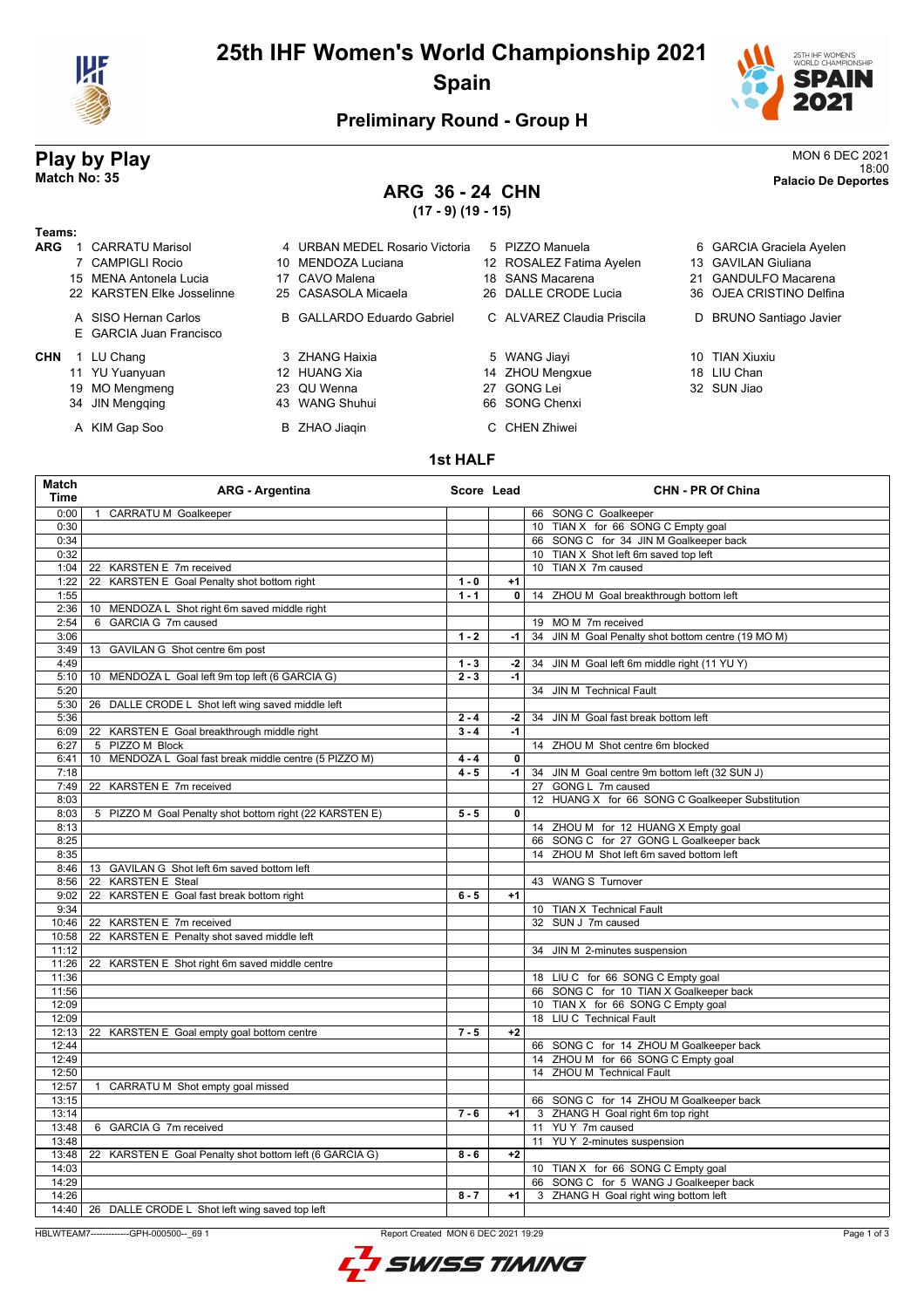

## **25th IHF Women's World Championship 2021 Spain**



## **Preliminary Round - Group H**

# **Play by Play**<br>MON 6 DEC 2021<br>Match No: 35<br>Palacio De Deportes

18:00 **Match No: 35 Palacio De Deportes**

#### **ARG 36 - 24 CHN (17 - 9) (19 - 15)**

#### **1st HALF**

| <b>Match</b><br><b>Time</b> | <b>ARG - Argentina</b>                                               | Score Lead |      | <b>CHN - PR Of China</b>                                  |
|-----------------------------|----------------------------------------------------------------------|------------|------|-----------------------------------------------------------|
| 14:49                       |                                                                      |            |      | 5 WANG J for 66 SONG C Empty goal                         |
| 15:26                       |                                                                      |            |      | 66 SONG C for 5 WANG J Goalkeeper back                    |
| 15:22                       |                                                                      |            |      | 34 JIN M Shot left 9m saved top right                     |
| 15:48                       | 22 KARSTEN E 7m received                                             |            |      | 27 GONG L 7m caused                                       |
| 16:07                       |                                                                      |            |      | LUC for 66 SONG C Goalkeeper Substitution<br>$\mathbf{1}$ |
| 16:00                       | 22 KARSTEN E Goal Penalty shot middle left                           | $9 - 7$    | $+2$ |                                                           |
| 16:28                       |                                                                      |            |      | 66 SONG C for 1 LU C Goalkeeper Substitution              |
| 16:36                       |                                                                      |            |      | 18 LIU C Shot right 9m post                               |
| 17:30                       | 13 GAVILAN G Goal right 6m middle right (10 MENDOZA L)               | $10 - 7$   | $+3$ |                                                           |
| 17:37                       |                                                                      |            |      | 10 TIAN X Technical Fault                                 |
| 18:37                       | 10 MENDOZA L Goal centre 6m bottom centre (18 SANS M)                | $11 - 7$   | $+4$ |                                                           |
| 18:54                       | 10 MENDOZA L Block                                                   |            |      | 14 ZHOU M Shot centre 6m blocked                          |
| 18:54                       |                                                                      |            |      | 18 LIU C 2-minutes suspension                             |
| 19:27                       | 18 SANS M Goal breakthrough top centre                               | $12 - 7$   | $+5$ |                                                           |
| 19:40                       |                                                                      |            |      | 11 YUY for 66 SONG C Empty goal                           |
| 19:40                       |                                                                      |            |      | Team timeout                                              |
| 19:55                       |                                                                      |            |      | 34 JIN M Technical Fault                                  |
| 20:00                       | 22 KARSTEN E Shot empty goal missed                                  |            |      |                                                           |
| 20:05                       |                                                                      |            |      | 66 SONG C for 14 ZHOU M Goalkeeper back                   |
| 20:14                       |                                                                      |            |      | 14 ZHOU M for 66 SONG C Empty goal                        |
| 20:52                       |                                                                      |            |      | 66 SONG C for 11 YU Y Goalkeeper back                     |
| 20:50                       |                                                                      |            |      | 10 TIAN X Technical Fault                                 |
|                             |                                                                      | $13 - 7$   | $+6$ |                                                           |
| 20:58                       | 26 DALLE CRODE L Goal empty goal top centre (22 KARSTEN E)           |            |      |                                                           |
| 21:39                       |                                                                      |            |      | 34 JIN M Shot centre 9m saved top centre                  |
| 22:18                       | 22 KARSTEN E 7m received                                             |            |      | 27 GONG L 7m caused                                       |
| 22:41                       | KARSTEN E Goal Penalty shot middle right<br>22                       | $14 - 7$   | $+7$ |                                                           |
| 23:04                       |                                                                      | $14 - 8$   | $+6$ | 5 WANG J Goal left 9m middle left (23 QU W)               |
| 23:41                       | 13 GAVILAN G Shot centre 6m post                                     |            |      |                                                           |
| 24:07                       |                                                                      |            |      | 3 ZHANG H Shot right wing saved middle right              |
| 24:37                       | KARSTEN E 7m received<br>22                                          |            |      | 43 WANG S 7m caused                                       |
| 24:37                       |                                                                      |            |      | 43 WANG S 2-minutes suspension                            |
| 24:37                       | 5 PIZZO M Penalty shot saved middle left                             |            |      |                                                           |
| 24:50                       |                                                                      |            |      | 18 LIU C for 66 SONG C Empty goal                         |
| 25:16                       |                                                                      |            |      | 18 LIU C Technical Fault                                  |
| 25:20                       |                                                                      |            |      | 66 SONG C for 34 JIN M Goalkeeper back                    |
| 25:36                       | 18 SANS M Shot breakthrough saved middle left                        |            |      |                                                           |
| 25:46                       |                                                                      |            |      | 34 JIN M for 66 SONG C Empty goal                         |
| 26:16                       |                                                                      | $14 - 9$   | $+5$ | 5 WANG J Goal left 6m bottom centre (34 JIN M)            |
| 26:26                       |                                                                      |            |      | 66 SONG C for 34 JIN M Goalkeeper back                    |
| 26:35                       | CAMPIGLI R Goal left 6m middle left (18 SANS M)<br>$\overline{7}$    | $15 - 9$   | $+6$ |                                                           |
| 27:06                       |                                                                      |            |      | 34 JIN M Shot right 6m saved top centre                   |
| 27:41                       | CAMPIGLI R Goal centre 6m top right (10 MENDOZA L)<br>$\overline{7}$ | $16 - 9$   | $+7$ |                                                           |
| 27:50                       |                                                                      |            |      | 10 TIAN X Technical Fault                                 |
| 27:57                       | 36 OJEA CRISTINO D Technical Fault                                   |            |      |                                                           |
| 28:31                       | 6 GARCIA G Steal                                                     |            |      | 5 WANG J Turnover                                         |
| 29:23                       | 18 SANS M Shot centre 6m saved middle left                           |            |      |                                                           |
| 29:31                       |                                                                      |            |      | 19 MO M Technical Fault                                   |
|                             |                                                                      |            |      |                                                           |
| 29:31                       | Team timeout                                                         |            |      |                                                           |
| 29:49                       | GARCIA G Goal right wing bottom left (10 MENDOZA L)<br>6             | $17 - 9$   | $+8$ |                                                           |
| 30:00                       | 22 KARSTEN E Block                                                   |            |      | 43 WANG S Shot right 6m blocked                           |

#### **2nd HALF**

| Match<br>Time                                                                                 | <b>ARG - Argentina</b>                                   | Score Lead |       | <b>CHN - PR Of China</b>                     |  |
|-----------------------------------------------------------------------------------------------|----------------------------------------------------------|------------|-------|----------------------------------------------|--|
| 30:00                                                                                         | ROSALEZ F Goalkeeper<br>12                               |            |       | SONG C Goalkeeper<br>66                      |  |
| 30:32                                                                                         | 22 KARSTEN E Goal left wing bottom left (18 SANS M)      | $18 - 9$   | +9    |                                              |  |
| 31:05                                                                                         |                                                          |            |       | 3 ZHANG H Shot right wing saved middle right |  |
| 31:55                                                                                         | CAMPIGLI R Goal right 6m middle left (10 MENDOZA L)      | $19 - 9$   | $+10$ |                                              |  |
| 32:19                                                                                         | <b>MENA A Block</b><br>15                                |            |       | 14 ZHOU M Shot left 6m blocked               |  |
| 32:57                                                                                         | <b>CAMPIGLI R Steal</b>                                  |            |       | 5 WANG J Turnover                            |  |
| 33:20                                                                                         | 22 KARSTEN E Shot left 9m post                           |            |       |                                              |  |
| 33:51                                                                                         | URBAN MEDEL R Goal right wing middle left (22 KARSTEN E) | $20 - 9$   | $+11$ |                                              |  |
| 34:06                                                                                         |                                                          |            |       | 5 WANG J Technical Fault                     |  |
| 34:39                                                                                         | CAMPIGLI R Goal centre 6m middle centre (10 MENDOZA L)   | $21 - 9$   | $+12$ |                                              |  |
| 35:07                                                                                         |                                                          | $21 - 10$  | $+11$ | 34 JIN M Goal right 6m top right (10 TIAN X) |  |
| 36:28                                                                                         | URBAN MEDEL R Shot right wing missed                     |            |       |                                              |  |
| 37:00                                                                                         |                                                          | $21 - 11$  | $+10$ | 14 ZHOU M Goal breakthrough bottom left      |  |
| 37:31                                                                                         | 22 KARSTEN E Shot left wing saved bottom centre          |            |       |                                              |  |
| HBLWTEAM7-------------GPH-000500-- 69 1<br>Page 2 of 3<br>Report Created MON 6 DEC 2021 19:29 |                                                          |            |       |                                              |  |



Page 2 of 3